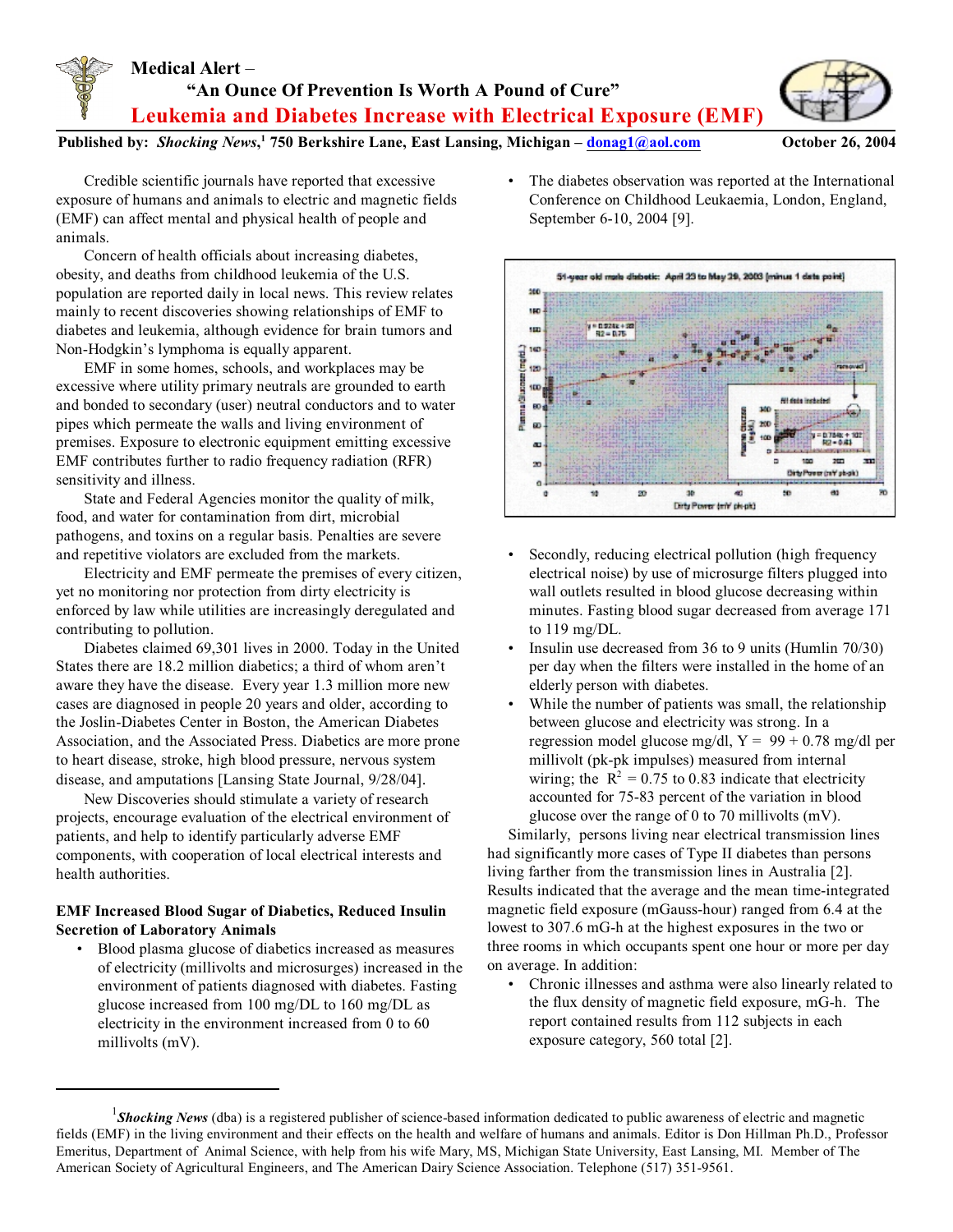These diabetes findings correspond with reports that insulin secretion from pancreatic cells of laboratory animals was reduced by exposure to EMF in three of four reports [15].

**Childhood leukemia, brain tumors, and non-Hodgkin's lymphoma** are among the diseases that epidemiological studies have repeatedly associated with excess exposure to EMF in the environment where cancer victims lived and worked. The most notorious was the study of the incidence of cancers among persons living near high current code (HCC) wires (overhead transmission lines) compared to controls who lived near lowcurrent-code (LCC) distribution lines in Denver, Colorado [20]. The conclusion that cancer deaths were higher among victims who lived near HCC power lines has been repeated in three subsequent experiments in the Denver area. The most recent, 2002, "Back to Denver" (BTD) investigation is explained in detail below [11].

**Back to Denver (BTD) Study** – Electrical engineers and epidemiologists re-examined the EMF-cancer hypothesis by measuring the current (amperes) at the utility neutral-to-ground wire at the transformer or pole near the homes, the amperage on water lines serving the homes, and the intensity of magnetic fields in the living areas most occupied by victims who had lived in the homes. BTD sampled 81 of the 579 cases (cancer) and control residences that were coded by Wertheimer and Leeper in 1979 [20] and by Savitz et al. in 1988 [In ref. 11]. In this study 60 Hz, 180 Hz, and harmonic magnetic fields are associated with wire codes, but only **180 Hz and harmonic magnetic fields are associated with case/control status; case being a cancer victim lived at the residence.**

The odds ratio (OR) combined across strata (HCC, LCC) for the 180 Hz and the sum of  $3<sup>rd</sup>$ ,  $5<sup>th</sup>$ , and 7th harmonic fields were 4.0 and 4.3 respectively. Both were significantly elevated above the null value of 1 ( $P = 0.0061$ ) for either field components.

The odds ratios indicate cancer deaths were four times more likely among victims who lived in homes with high

levels of 180 Hz current or the  $3<sup>rd</sup>$ ,  $5<sup>th</sup>$ and 7<sup>th</sup> harmonics than among controls with similar socioeconomic backgrounds. • The



conclusions

reached 25 years earlier [20] were validated, but an improved measurement instrument with coil censor signal analyzer (HP Model 3561A) implicated harmonic currents which earlier test meters did not detect. Using the proper equipment is always necessary to get the right answers.

The measured magnetic fields were dichotomized into "low" and "high" categories with the median being the cut-point for

the measured values, i.e., 0.0843, 0.0122, and 0.0141 µT (microTesla) for 60 Hz, 180 Hz, and harmonic magnetic fields, respectively. These may not be comparable to overall averages in the Denver area since they were from selected categories  $(100\mu$ Tesla = 1 Gauss, or  $1\mu$ T = 0.01G or 10 milliGauss (mG) flux density of magnetic fields).

**Research in the Department of Pediatrics College of Human Medicine, involving Biophysicists, and Electrical Engineers at Michigan State University, revealed that 60 Hz ELF- EMF exposure resulted in a dose dependent inhibition of differentiation of Friend erythroleukemia cells** with maximal inhibition peaking at 40% and 40 mG (4  $\mu$ T). ELF-EMF at 10 mG (1.0  $\mu$ T) and 25 mG (2.5  $\mu$ T) inhibited differentiation at 0 and 20% respectively. EMF at 1.0 (100) and 10 G (1,000  $\mu$ T) stimulated cell proliferation 50% above the sham-treated cells. Investigators concluded that the 60 Hz EMF may not cause cancer but proliferated the growth of cancer cells *in vitro* [7].

- Microwave radiation: 2.45 Ghz microwave radiation of mouse-embryo fiberblasts increased TPA transformation of cancer cells compared to previous radiation with X-ray alone. U. Maryland investigators concluded that low level microwave radiation can induce latent transformation damage which can then be revealed by the action of tumor promoters [1].
- This concurs with the inhibitory effect of melatonin on cancer cells, and EMF depression of melatonin possibly allowing proliferation of breast cancer cells in National Health Environmental Lab-EPA and Lawrence Berkeley National Lab, U. California as reported at 18<sup>th</sup> Annual Meeting of the Bioelectromagnetics Society, Victoria, Canada, in 1996.
- In England, intensities of electric fields were significantly higher, 13.6 V/m in the bedplaces of children diagnosed with leukemia, than for controls 7.26 V/m, with chronic night time exposure above 20 V/m giving a five fold increased risk of leukemia [8].
- Higher risk of cancer among electrical workers in relation to EMF exposure on the job further implicates EMF proliferation of cancer [12,14,16,19] and suicide [13,17].
- Dairy cattle exposed to 1.98 to 3.28 µTesla magnetic fields, housed 7 meters under a 330 kV transmission line in Italy had significantly different absolute numbers and percentages of leucocyte sub-populations than control cows remote from the transmission line  $(0.2-0.7 \mu T)$ . The difference in CD4+ and CD8+ populations were remarkable [6] .
- Canadian cows exposed to 10 kV/m and 30  $\mu$ T, 60 Hz EMF produced 5% less milk, 16% less milk-fat, and consumed 5% more feed (dry matter) than control cows not exposed. during a 28-day trial. The EMF exposure was equivalent to standing under a 735 kV AC transmission line [4]. Melatonin decreased in blood serum, progesterone increased in lactating pregnant cows, length of estrus cycle increased, Insulin-like growth factor (IGF-1) increased in blood, growth hormone (GH) was increased during part of the nocturnal cycle, macro and trace element changes occurred in blood: Ca, Mg, Fe, and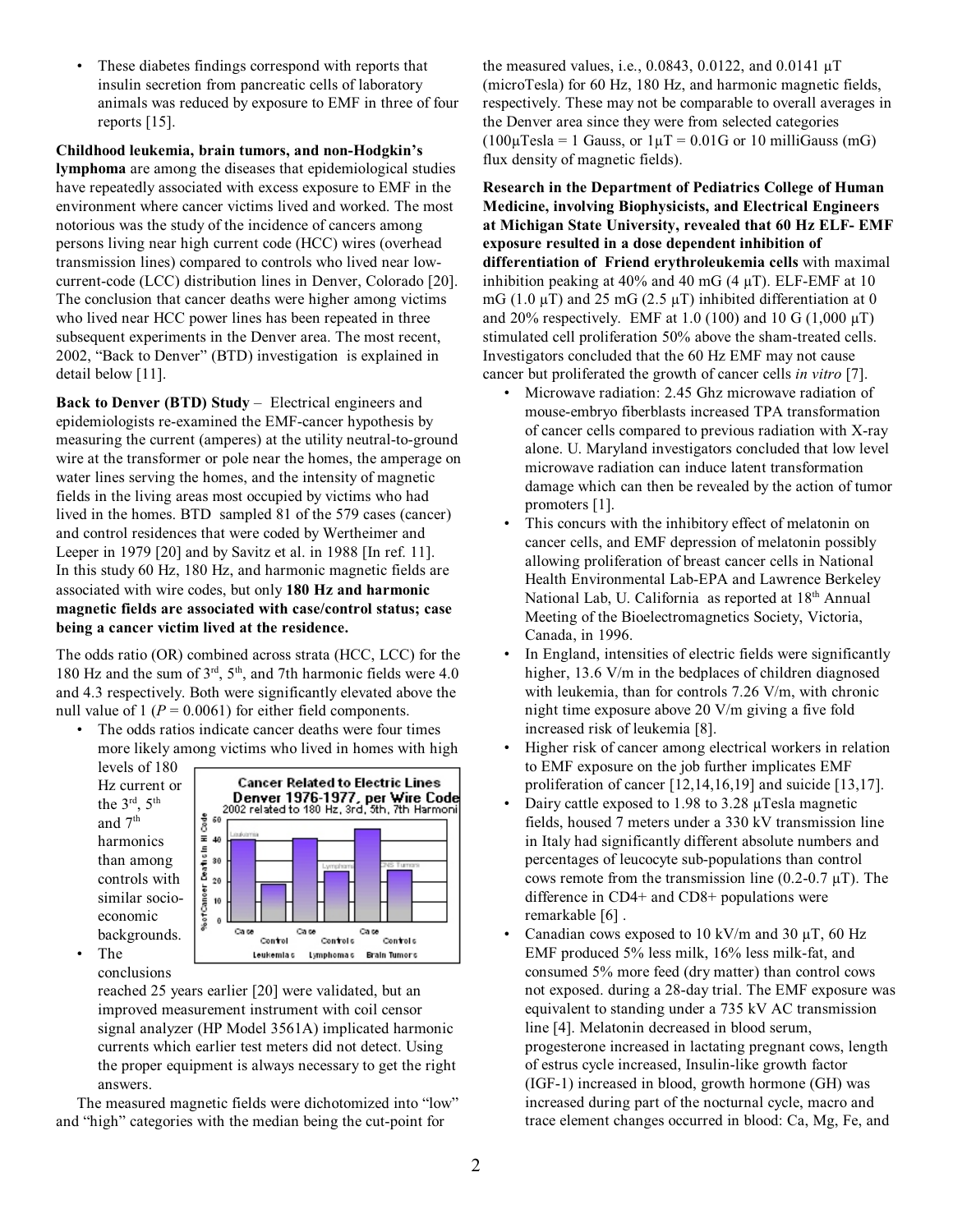Cu. Cerebrospinal fluid (CFS) concentrations of Ca, P, Mg, Mn, and Na were different in EMF than control cows. Quinolinic acid increased and tryptophan tended to increase in CFS. CSF changes were consistent with weakening of the blood-brain barrier [3].

- Melatonin has strong oncostatic, immunological, and antioxidant properties. It normally follows the nocturnal pattern of low secretion during daylight and high secretion during darkness. Modification of melatonin nocturnal secretion is believed to be associated with disturbed sleep patterns of humans.
- Human Melatonin, and its urinary metabolite, decreases in relation to EMF exposure of electrical workers in substations or on 3-phase conductors more than 2-hours per day, electric train operators, office workers using Visual Display Units (computer monitors), and cellular telephone users who use the phone more than 25 minutes per day [5]. Melatonin in breast milk follows the nocturnal cycle of blood and urine.
- Serotonin neurotransmitter receptors in the brain are modified by ELF-EMF pulsed (10-20 Hz) transcranial magnetic stimulation, and moods of mental patients are changed by radiation of different cranial lobes, as were  $\beta$ adrenergic receptors and A2A adenosine receptors in human neutrophils [18].
- Intrajugular injection of serotonin agonist L-tryptophan increased blood growth hormone (GH), thyroid hormones  $T_3 + T_4$ , and milk production of cows. The pineal and pituitary glands located in the hypothalamus are mediators of environmental stimuli and body functions.

Harmonics are not limited to high or low current neutrals.

Intensity of magnetic fields was higher for the 60 Hz, than for the 180 Hz and  $3<sup>rd</sup>$ ,  $5<sup>th</sup>$ , and  $7<sup>th</sup>$  harmonics. However, the greater severity of magnetic fields in relation to cancer corresponds to observations that body impedance of electrical current decreases and current passing through the body increases as frequency increases. Harmonics are multiples of 60 Hz frequency.

**Ground Currents in Residential Water Pipes** (24-h currents of 74 Denver homes) were correlated with average spot magnetic field measures in the living areas of cancer victims. Twenty-two homes had an average current less than 0.1 A (ampere), 34 had average currents between 0.1 and 1.0 A, and 18 had average currents over 1.0 A. Water pipe currents were lowest in homes with underground wiring and appeared to be similar in all homes with overhead wiring regardless of wire code.

- The similarity of average current carried on LCC and HCC water pipes is not surprising since nearly all primary (utility) neutrals are grounded to the water system in a grounded-Y distribution system used by Consumers Energy and Rural Electric Cooperatives (REA) throughout the country.
- Current on water pipes is from the utility neutral-toground. Its bonding to water pipes and to the common secondary neutral in the fuse box or circuit breaker panel

distributes primary neutral current throughout the building and premises.

- Harmonics are produced from nonlinear loads in primary neutral lines by capacitor switching, in secondary (users) non-linear loads produced by switch mode electronic devices, converters, and rectifiers which change alternating current (AC) to direct current (DC), and DC to AC, at various frequencies as required for the particular use.
- The transformer packs that are plugged into the wall outlet, or concealed inside of computers, monitors, printers, and copy machines, variable speed motors, battery chargers, television, computer games, ballasts in some halogen lights, dimmer switches, MRI, and hundreds of electronic control systems may permeate the living environment with EMF. All produce harmonics which return exclusively on the neutral conductor and are transferred to water lines via bonding.
- Non-linear loads produced on single-phase lines are combined in the neutral conductor of a three-phase line and form triplen harmonics (odd-numbered multiples of the  $3<sup>rd</sup>$  harmonic, i.e,  $3<sup>rd</sup>$ ,  $9<sup>th</sup>$ ,  $15<sup>th</sup>$ ,  $21<sup>st</sup>$ , etc.). Thus, sharing of the common neutral by single phase and 3-phase lines assures distribution of the harmonics to all users.
- Odd numbered,  $3<sup>rd</sup>$ ,  $5<sup>th</sup>$ , and  $7<sup>th</sup>$  harmonics, and triplens measured from step potential electrodes grouted into the floor (distance between front and rear feet) in cow-stalls, were negatively correlated with milk production of dairy cows in a study of problem herds in Michigan, Wisconsin, and Minnesota [10].

**In East Lansing, Michigan** measures of electricity in six homes, a school, and the Nextel cell-phone generator/antenna installed on the city water tower was revealing.

• Current on water pipes in homes-school averaged 1.63 A, and ranged from 0.35 to 4.0 A (Figure below).



• *OSHA Directive CPL 2-1.18A - Enforcement of the Electric Power Generation, Transmission, and Distribution Standard, Effective Date: October 20, 1997,* states as follows: "Hazardous energy means a voltage at which there is sufficient energy to cause injury.